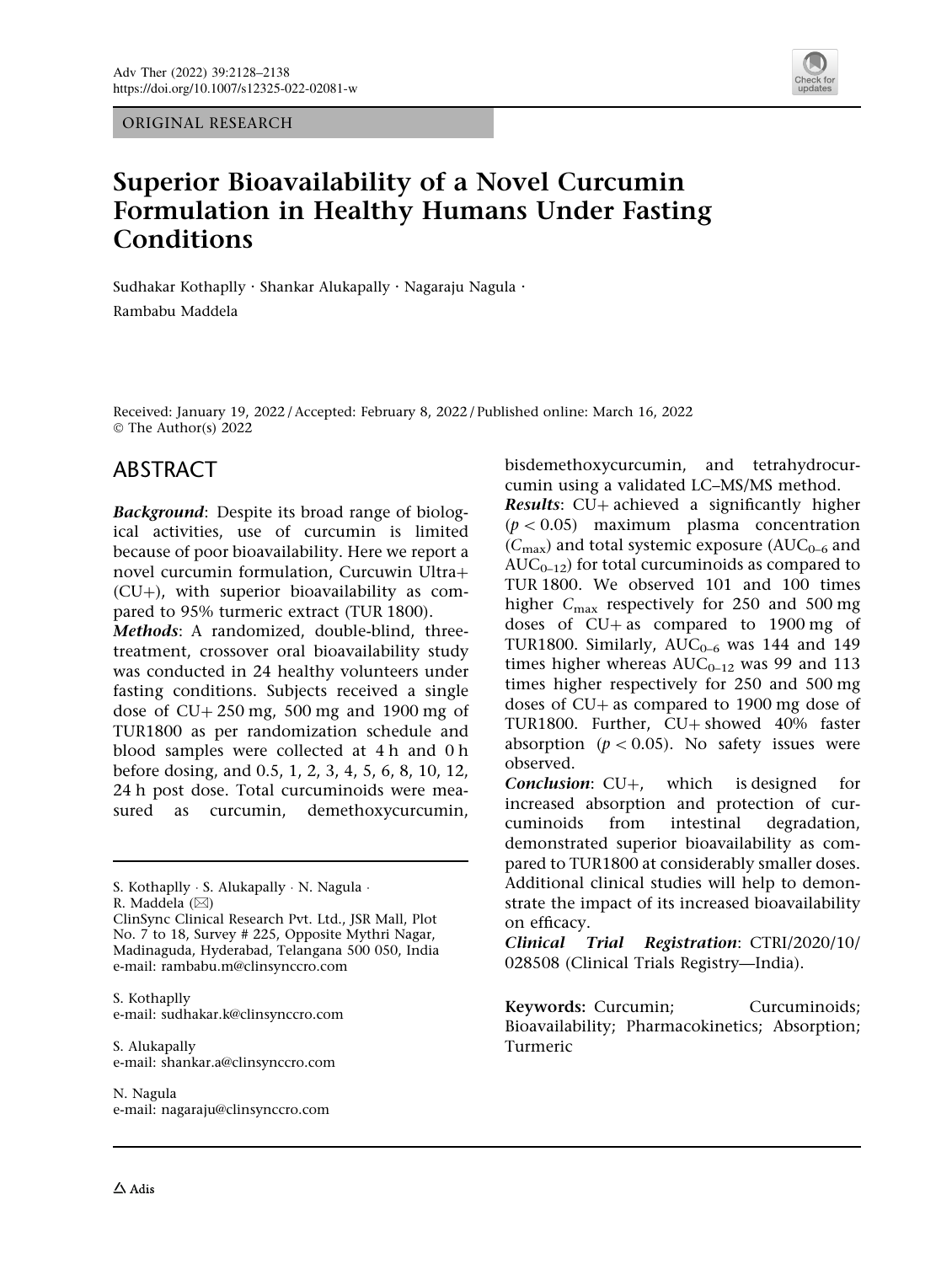#### Key Summary Points

Curcuwin Ultra $+$ , a unique formulation of curcumin, significantly increases plasma concentration of curcuminoids in human subjects.

Curcuwin Ultra $+$  250 mg shows 101 times higher  $C_{\text{max}}$ , 144 times higher AUC<sub>0-6</sub>, and 99 times higher  $AUC_{0-12}$  as compared to 1900 mg of 95% turmeric extract.

Curcuwin Ultra? 500 mg shows 100 times higher  $C_{\text{max}}$ , 149 times higher AUC<sub>0-6</sub>, and 113 times higher  $AUC_{0-12}$  as compared to 1900 mg of 95% turmeric extract.

Curcuwin Ultra? shows 40% faster absorption ( $p < 0.05$ ) as compared to 95% turmeric extract.

### INTRODUCTION

Turmeric (Curcuma longa L.) is a common spice extensively used in traditional medicine for management of disorders of the skin, upper respiratory tract, joints, and digestive system. Curcuminoids, the yellow pigment abundantly present in the rhizomes of turmeric, have diverse biological properties including anti-inflammatory, antioxidant, neuroprotective, antimicrobial, and anticancer activities [[1–3\]](#page-9-0). Major components of curcuminoids include curcumin (CUR), demethoxycurcumin (DMC), and bisdemethoxycurcumin (BDMC), with CUR being up to 77% of the total curcuminoid content [[4–6](#page-9-0)]. Tetrahydrocurcumin (THC) is a primary metabolite of curcumin that has better aqueous solubility, chemical stability, bioavailability, and antioxidative activity [[7,](#page-9-0) [8\]](#page-9-0).

The biological activities of curcuminoids have been extensively studied as they modulate several molecular targets and cell-signaling pathways, including anti-inflammatory, antioxidant, and pro-apoptotic pathways [\[4](#page-9-0), [6\]](#page-9-0).

Beneficial therapeutic effects of curcumin against cancer, diabetes, and other inflammatory disease such as osteoarthritis have been extensively reported and curcumin is being used as a dietary supplement in many countries worldwide [\[9\]](#page-9-0). However, low absorption, rapid metabolism, and elimination of curcuminoids in the body limits the efficacy when orally ingested as a supplement  $[10]$ . Curcumin is highly hydrophobic molecule making it practically insoluble in water  $[11]$  and it has a relatively short half-life due to alkaline instability at physiological pH [[12](#page-9-0)]. Poor aqueous solubility and alkaline instability result in very low plasma levels of curcumin even after taking gram doses and this severely limits the therapeutic potential of curcumin.

Several formulations have been developed to increase the bioavailability of curcuminoids by improving lipophilicity, enhancing adsorption and dispersion of curcuminoids using micellar and nanoparticles, and chemical modification such as curcumin conjugates [[13](#page-9-0)[–19\]](#page-10-0). Similarly, Curcuwin®, which uses turmeric extract formulated with a hydrophilic carrier, cellulosic derivatives, and natural antioxidants, was shown to improve the curcuminoids bioavailability by 46 times as compared to 95% curcumin powder [[20](#page-10-0)], leading to an improvement in endothelial function [[21](#page-10-0)] and reduction in muscle damage [[22](#page-10-0)].

We report a novel curcumin formulation, Curcuwin Ultra+  $(CU+)$ , with improved oral bioavailability at a considerably smaller dose when compared against standard 95% turmeric extract.  $CU+$  showed 64.7 times higher systemic exposure in the body  $(AUC_{0-t})$  as compared to 95% turmeric powder in an animal pharmacokinetic study which was further associated with amelioration of experimentally induced osteoarthritis in a rat model [\[23\]](#page-10-0). In the current study we evaluated the oral bioavailability of  $CU+$  at two doses—250 mg providing 50 mg of total curcuminoids  $(CU+50)$  and 500 mg providing 100 mg of total curcuminoids  $(CU+100)$ —as compared to 95% turmeric extract at a dose of 1900 mg providing 1800 mg of total curcuminoids (TUR 1800), in healthy human subjects. Safety and tolerability of  $CU+$  was also examined. We report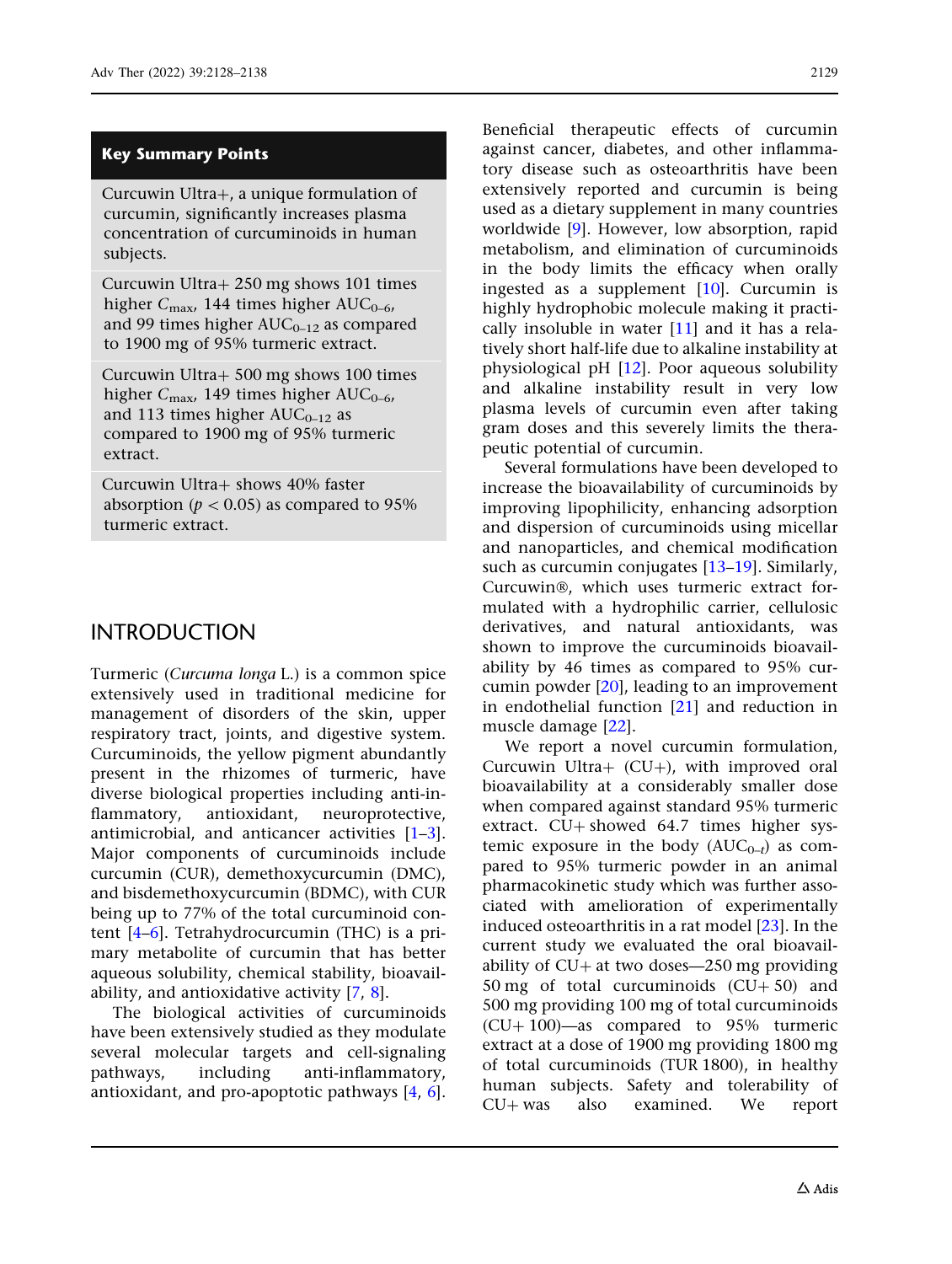<span id="page-2-0"></span>pharmacokinetics parameters for total curcuminoids for  $CU + as$  determined by measuring plasma levels of CUR, DMC, BDMC, and THC.

### **METHODS**

The study was conducted in accordance with the protocol, guidelines of the Declaration of Helsinki, and International Council for Harmonization—Good Clinical Practices (ICH-GCP) after obtaining approval from Maarg Independent Ethics Committee, Secunderabad, India. The study was registered on Clinical Trials Registry—India (registration number CTRI/ 2020/10/028508). All subjects voluntarily signed the consent before commencing study activities.

#### Study Design

This was a randomized, double-blind, singledose, three-treatment, three-period, crossover oral bioavailability study in healthy adult human subjects under fasting conditions. Twenty-four subjects were enrolled in the study (Fig. 1). Randomization scheme was generated using SAS® software 9.4 for Windows (SAS Inst. Inc., Cary, NC, USA). TUR 1800 (lot number J190389) was acquired from Sabinsa Corporation, East Windsor, NJ, USA, and  $CU + 50$  (lot number CU20DNS3-096(04)/069) and CU $+$ 100 (lot number CU20DNS3-096(04)/073) were provided by OmniActive Health Technologies, India. An inert filler (microcrystalline cellulose) was used to match the total weight of each of the study materials. The study blinding was achieved by delivering the yellowish powder of study products in opaque scarlet red-colored capsules. Additionally, the number of capsules dosed per group were kept uniform across groups, i.e., six capsules to keep the study double blinded. The principal investigator, subjects, and the study personnel involved in the study were kept blinded from the randomization schedule during the entire study. After an overnight fasting of at least 10 h, six capsules (equally distributed doses) of  $CU+50$ ,  $CU+100$ , and TUR 1800 were administered orally to the subjects in sitting posture with at



Fig. 1 Study flow diagram

least  $500 \pm 2$  mL water, at ambient temperature in each period (period I, II, and III) as per the randomization scheme.

The subjects were housed for at least 60 h prior to investigational product administration and up to 24 h post dose in each period with at least 7 days washout between each consecutive treatment period. This was done so that the subjects were provided with curcumin and black pepper-free diet to control for any plasma curcuminoid levels from the diet. Dosing was done under yellow monochromatic light. All the screening procedures were performed within 28 days before the start of the study and no volunteer screening activities were done on the day of the subject's check-in into the study.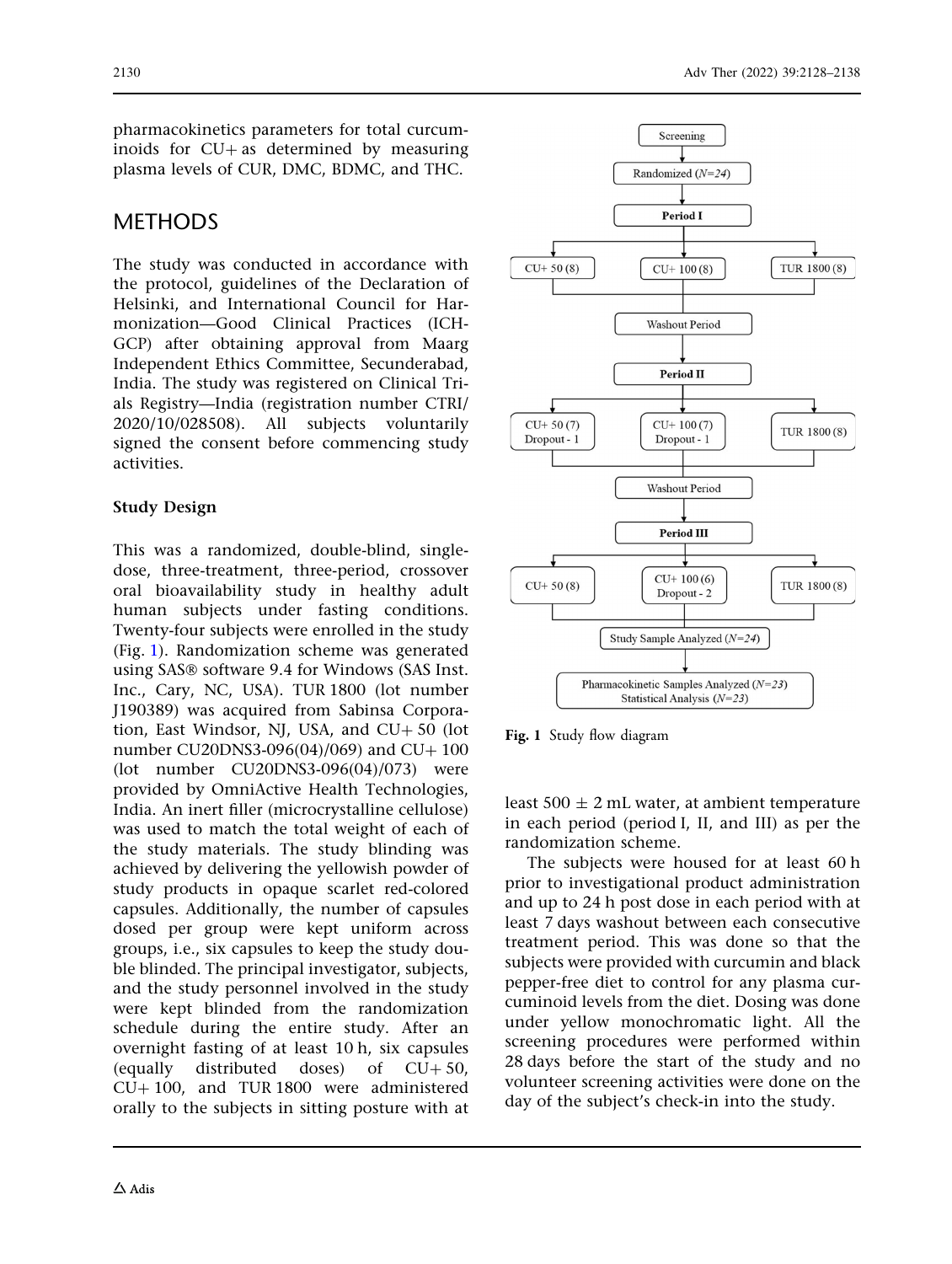#### Inclusion/Exclusion Criteria

Subjects of both genders were included in the study if they were healthy and aged between 18 and 55 years (both limits inclusive); with a BMI between 20 and 27 kg/m<sup>2</sup>; willing to provide voluntary consent; avoided food containing curcumin and black pepper for at least 48 h before dosing with absence of significant disease or clinically significant abnormal laboratory values, medical history, physical examination, and systemic examination during the screening; a normal 12-lead ECG; a normal chest X-ray done within past 6 months; stable weight (weight change less than 3 kg during the last 6 months); willing to comply with the requirement of the entire protocol; able to communicate effectively; non-smoker and non-alcoholic.

Subjects with following conditions were excluded from the study: history or evidence of hypersensitivity to curcumin or its metabolites; history or presence of any medical condition or disease; history or evidence of chronic diseases; participating in aerobic exercise more than three times per week; high caffeine intake (more than five cups of coffee or tea/day); participation in a clinical research study within the past 90 days prior to check-in; use of supplements containing curcumin or its metabolites 30 days prior to period I dosing and during the study duration; consumption of food and beverages containing xanthine (chocolates, tea, coffee, or cola drinks) for at least 48 h prior to check-in of each period; consumption of grapefruit and grapefruit-like citrus fruit (mosumbi/sweet lime) or juice within the 7 days prior to check-in of each period; positive results for drugs of abuse (benzodiazepines, opioids, amphetamines, cannabinoids, cocaine, and barbiturates) in urine during the check-in of each period; positive results for urine alcohol analysis using a kit during the check-in of each period; difficulty in swallowing solid dosage forms like tablets or capsules; a positive pregnancy test; pregnant or breast-feeding or likely to become pregnant during the study; use of implanted or injected hormonal contraceptives anytime during the 6 months prior to study or hormonal contraceptives within 30 days before dosing.

#### Pharmacokinetic Sampling and Analysis

A total of 13 blood samples (6 mL each) were collected from each subject in each period, predose samples at 4 h and 0 h before dosing, and post-dose blood samples at 0.5, 1, 2, 3, 4, 5, 6, 8, 10, 12, and 24 h, with  $\pm$  2 min of scheduled sampling time. All blood samples were collected in dipotassium ethylenediaminetetraacetic acid (EDTA)-containing tubes at the bedside and under yellow monochromatic light. The samples were centrifuged at 4000 rpm for 5 min at  $4^{\circ}$ C to separate plasma and stored immediately in a deep freezer at  $-70 \pm 10$  °C until analysis.

The plasma samples were analyzed for CUR, DMC, BDMC, and THC using a validated LC–MS/MS method. The analytes were extracted from human plasma by liquid–liquid extraction method. The  $20 \mu L$  of internal standard working solution (curcumin D6 and warfarin) was added to all tubes containing  $200 \mu L$ of plasma sample with the help of micropipette and vortexed. In addition,  $20 \mu L$  of diluent solution was added for the blank sample. These samples were treated with  $100 \mu$ L enzyme solution containing 1000 U of  $\beta$ -glucuronidase isolated from Helix pomatia (Sigma, St. Louis, MO) in 0.1 M phosphate buffer (pH 6.86), and 50  $\mu$ L of 50 U of sulfatase obtained from Helix pomatia (Sigma, St. Louis, MO) in 0.1 M sodium acetate buffer (pH 5.0). The resulting mixture was then vortexed for 10 s and incubated at 37  $\degree$ C for 1 h to hydrolyze conjugates of curcuminoids. Then, 0.2 mL of 100 mM potassium dihydrogen phosphate and 0.1 mL of 100% methanol was further added, vortexed for 30 s followed by addition of 2.4 mL of t-butyl methyl ether to all tubes, vortexed for 10 min, and centrifuged for 10 min at 4200 rpm at  $4^{\circ}$ C. The 2.4 mL of organic layer was transferred into another prelabeled RIA vial and evaporated to dryness at 40 °C until drying. Then,  $200 \mu L$  of mobile phase was added to all the dried samples and vortexed for 30 s, transferred into pre-labeled autosampler vials, and submitted for analysis. All the sample processing was done under monochromatic light.

Curcumin D6 (Clearsynth Labs Ltd.) was used as an internal standard for the analysis. The separation was achieved by phenyl-hexyl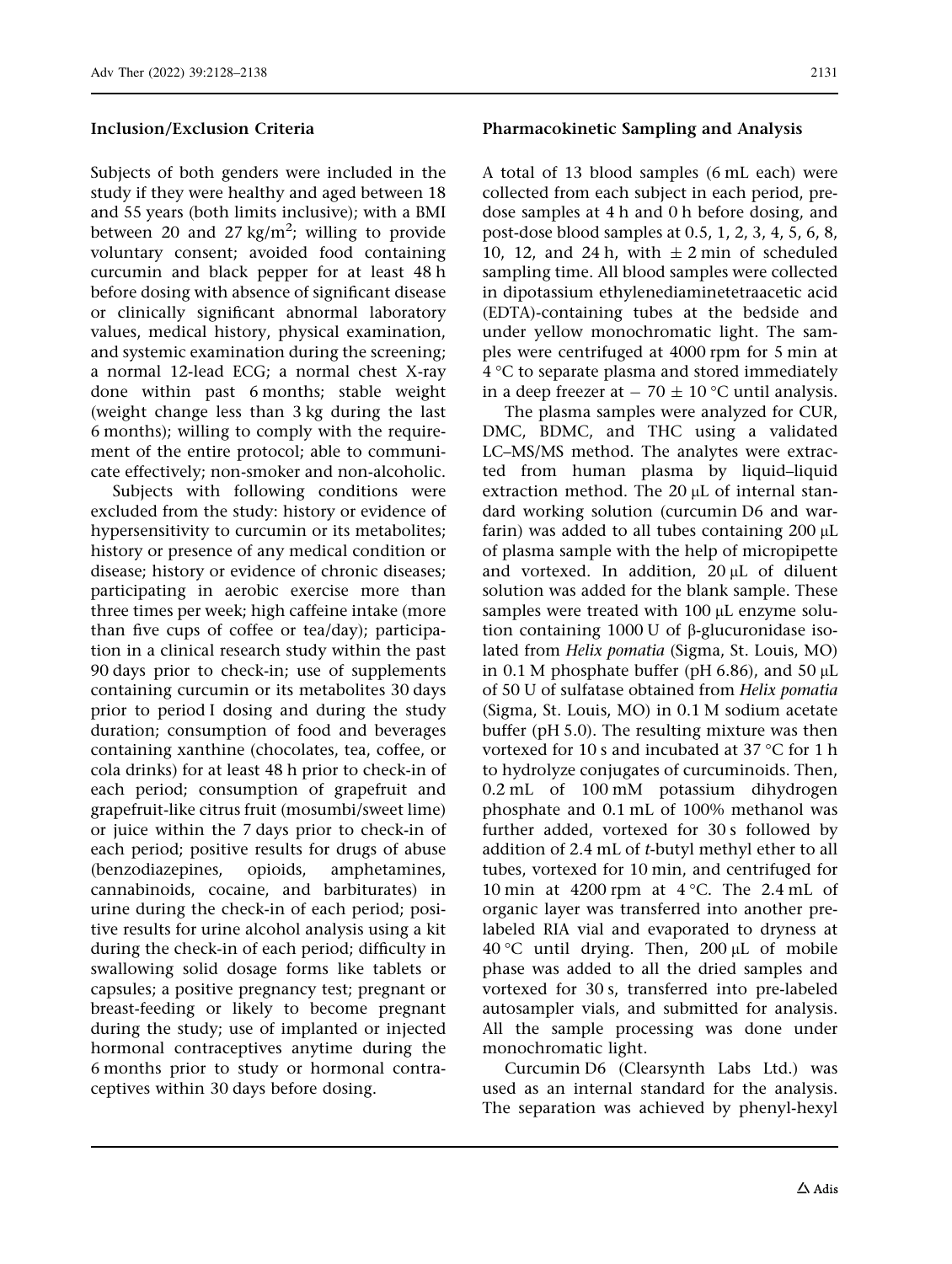column (4.6 mm  $\times$  100 mm, 5 µm) using acetonitrile/methanol/ultra-pure water (60:5:35  $v/v/v$ ) with 0.2% acetic acid as mobile phase. Analyte concentrations were quantified using Analyst<sup>®</sup> 1.6.1, software with API 3200 Q Trap [API 3200 Q Trap from AB Sciex, Framingham, USA]. The measured concentrations for each subject for all the time points were calculated against the calibration curve prepared with known standards. All pharmacokinetic (PK) parameters were calculated using WinNonlin Software version 8.2.

### Statistical Analysis

Statistical analysis was performed using SAS system for Windows version 9.4 (SAS Inst. Inc., Cary, NC, USA). Descriptive statistics of all the PK parameters were computed and reported for CUR, DMC, BDMC, THC, and TC. Mean, standard deviation, minimum, and maximum were calculated for plasma concentrations at each individual time point as well as for the pharmacokinetic parameters  $(AUC_{0-6}, AUC_{0-12},$  $C_{\text{max}}$ ,  $T_{\text{max}}$ , and  $t_{1/2}$ ) for CUR, DMC, BDMC, THC, and TC. In addition, geometric least squares means were calculated for  $AUC_{0-6}$ ,  $AUC_{0-12}$ , and  $C_{\text{max}}$ . Relative absorption was calculated using  $C_{\text{max}}$  and AUC values for  $CU+50$  and  $CU+100$  as compared to TUR 1800. The relative absorption for each analyte was calculated using the following formula:

| Relative absorption                                                                                                                   |
|---------------------------------------------------------------------------------------------------------------------------------------|
| $\left(\frac{\text{AUC\&Cmax value for CU + 50 or CU + 100}}{\text{AUC\&Cmax value for TUR 1800}}\right)$                             |
|                                                                                                                                       |
|                                                                                                                                       |
| $\left(\frac{\text{Dose of Total curcuminoids from TUR 1800}}{\text{Dose of Total curcuminoids from CU}+50 \text{ or CU}+100}\right)$ |

#### Sample Size Determinations

A sample size of 18–21 subjects was calculated as sufficient to prove superiority of test versus reference considering 85% power and a significance level of 5% to detect minimum mean difference between  $C_{\text{max}}$  of two groups as 200 ng/mL and SD 120 ng/mL. Assuming a dropout rate of 15–20% in this three-way crossover design, 24 subjects were considered for the study.

### Safety Analysis

Adverse event (AE) monitoring, systolic and diastolic blood pressure, radial pulse rate, aural temperature, and laboratory parameters including hematology, biochemistry, and urine analysis were evaluated for safety assessments.

# RESULTS

### Subject Disposition

A total of 24 subjects were enrolled in the study and 23 subjects completed the study. Out of 23, 15 subjects were male and 8 were female (Table [1\)](#page-5-0). The mean age of the participants was  $34.30 \pm 5.47$  years, and the mean BMI was  $24.53 \pm 1.65$  kg/m<sup>2</sup>. The mean age for men was  $34.60 \pm 6.23$  years and mean BMI was  $23.75 \pm 1.40$  kg/m<sup>2</sup>, whereas the mean age for women was  $33.75 \pm 3.99$  years and mean BMI was  $26.00 \pm 0.94$  kg/m<sup>2</sup>. Subject #6 did not come back for periods II and III and hence did not complete the study. Subject #7 completed periods I and III but did not attend period II. Similarly, subject #9 completed periods I and II but did not come for period III (Fig. [1\)](#page-2-0).

### Pharmacokinetics

Pharmacokinetic samples for 23 subjects were analyzed for CUR, DMC, BDMC, THC, and TC for groups  $CU+50$ ,  $CU+100$ , and TUR 1800. Baseline corrected data was used for analysis.  $C_{\text{max}}$ ,  $T_{\text{max}}$ ,  $t_{1/2}$ , AUC<sub>0–6</sub>, AUC<sub>0–12</sub>, and relative absorption were calculated for total curcuminoids and all the analytes (Table [2\)](#page-6-0).

Plasma TC concentrations were significantly higher ( $p \lt 0.05$ ) for CU+ 50 from 1 to 5 h and  $CU+100$  from 0.5 to 12 h as compared to TUR 1800 (Fig. [2\)](#page-7-0). Plasma concentration vs. time profiles of individual analytes CUR, DMC, BDMC, and THC are presented in Fig. [3.](#page-7-0)

 $CU + 50$  showed significantly greater  $(p < 0.05)$  relative absorption for TC with 101 times higher  $C_{\text{max}}$ , 144 times higher AUC<sub>0-6</sub>, and 99 times higher  $AUC_{0-12}$  as compared to TUR 1800 (Table [2\)](#page-6-0).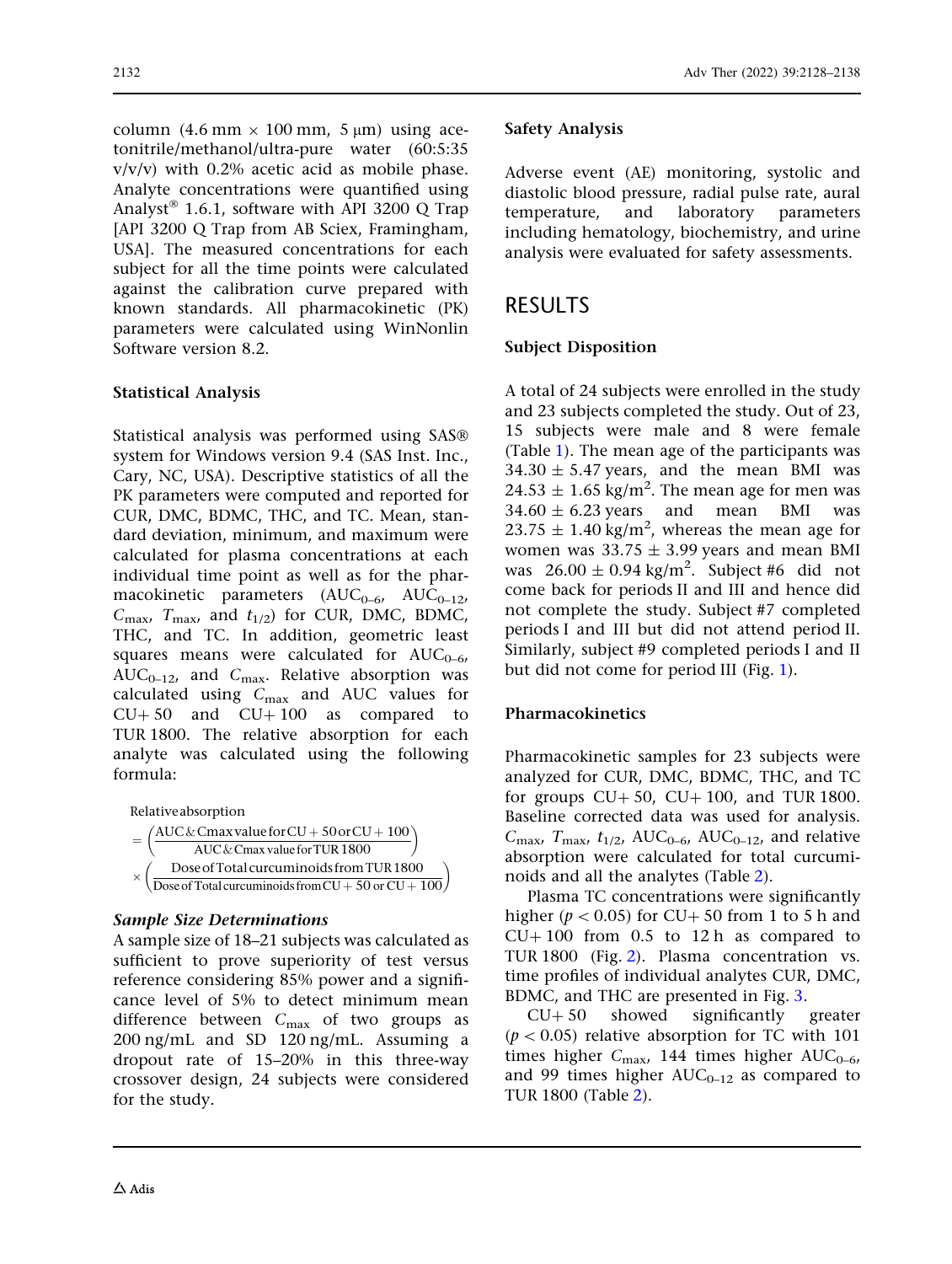| Parameter      | Number <sup>a</sup> | Mean   | <b>SD</b> | Minimum           | Maximum           |
|----------------|---------------------|--------|-----------|-------------------|-------------------|
| Total subjects | 23                  |        |           |                   |                   |
| Age (years)    |                     | 34.30  | 5.47      | 26.00             | 44.00             |
| Height (cm)    |                     | 162.80 | 9.80      | 147.00            | 180.00            |
| Weight (kg)    |                     | 64.97  | 6.74      | 56.64             | 80.41             |
| BMI $(kg/m2)$  |                     | 24.53  | 1.65      | 20.92             | 26.97             |
| Male           | 15                  |        |           |                   |                   |
| Age (years)    |                     | 34.60  | 6.23      | 26.00             | 44.00             |
| Height (cm)    |                     | 168.33 | 6.69      | 159.00            | 180.00            |
| Weight (kg)    |                     | 67.44  | 7.01      | 56.64             | 80.41             |
| BMI $(kg/m2)$  |                     | 23.75  | 1.40      | 20.92             | 25.78             |
| Female         | 8                   | —      | —         | $\qquad \qquad -$ | $\qquad \qquad -$ |
| Age (years)    |                     | 33.75  | 3.99      | 27.00             | 38.00             |
| Height (cm)    |                     | 152.38 | 4.75      | 147.00            | 161.00            |
| Weight (kg)    |                     | 60.33  | 2.62      | 57.11             | 64.80             |
| BMI $(kg/m^2)$ |                     | 26.00  | 0.94      | 24.15             | 26.97             |

<span id="page-5-0"></span>Table 1 Summary of demographics of the study participants

BMI body mass index, SD standard deviation

Number of subjects in the specified category

Similarly,  $CU+100$  showed significantly greater ( $p < 0.05$ ) relative absorption for TC with 100 times higher  $C_{\text{max}}$ , 149 times higher  $AUC_{0-6}$ , and 113 times higher  $AUC_{0-12}$  as compared to TUR 1800 (Table [2](#page-6-0)).

Both  $CU + 50$  and  $CU + 100$  showed significantly faster absorption (40%) in blood as compared to TUR 1800.

We also observed significantly greater  $(p < 0.05)$  plasma total curcuminoid levels,  $C_{\text{max}}$ , AUC<sub>0-6</sub>, and AUC<sub>0-12</sub> for CU+100 as compared to  $CU + 50$ .

#### Safety

There were no statistically significant differences between treatments for vital signs and laboratory variables (hematology and blood chemistry). Additionally, there were no adverse events, and the treatments were well tolerated by all the participants.

# **DISCUSSION**

There is an extensive published scientific evidence supporting the biological effects of curcuminoids in conditions associated with inflammation and oxidative stress. However, the poor bioavailability limits the health benefit potential of curcumin and requires large doses of the supplement. Several formulation approaches have been developed to enhance the bioavailability of curcuminoids through improved solubility, enhanced absorption, and delayed elimination  $[13]$  $[13]$  $[13]$ . CU+, a novel curcumin formulation, was developed using widely accepted excipients that are known to improve solubility of curcumin and protect from degradation by the alkaline conditions of the small intestine. We conducted a pharmacokinetic study in healthy human volunteers and found that  $CU$ + formulation significantly enhances bioavailability of total curcuminoids even at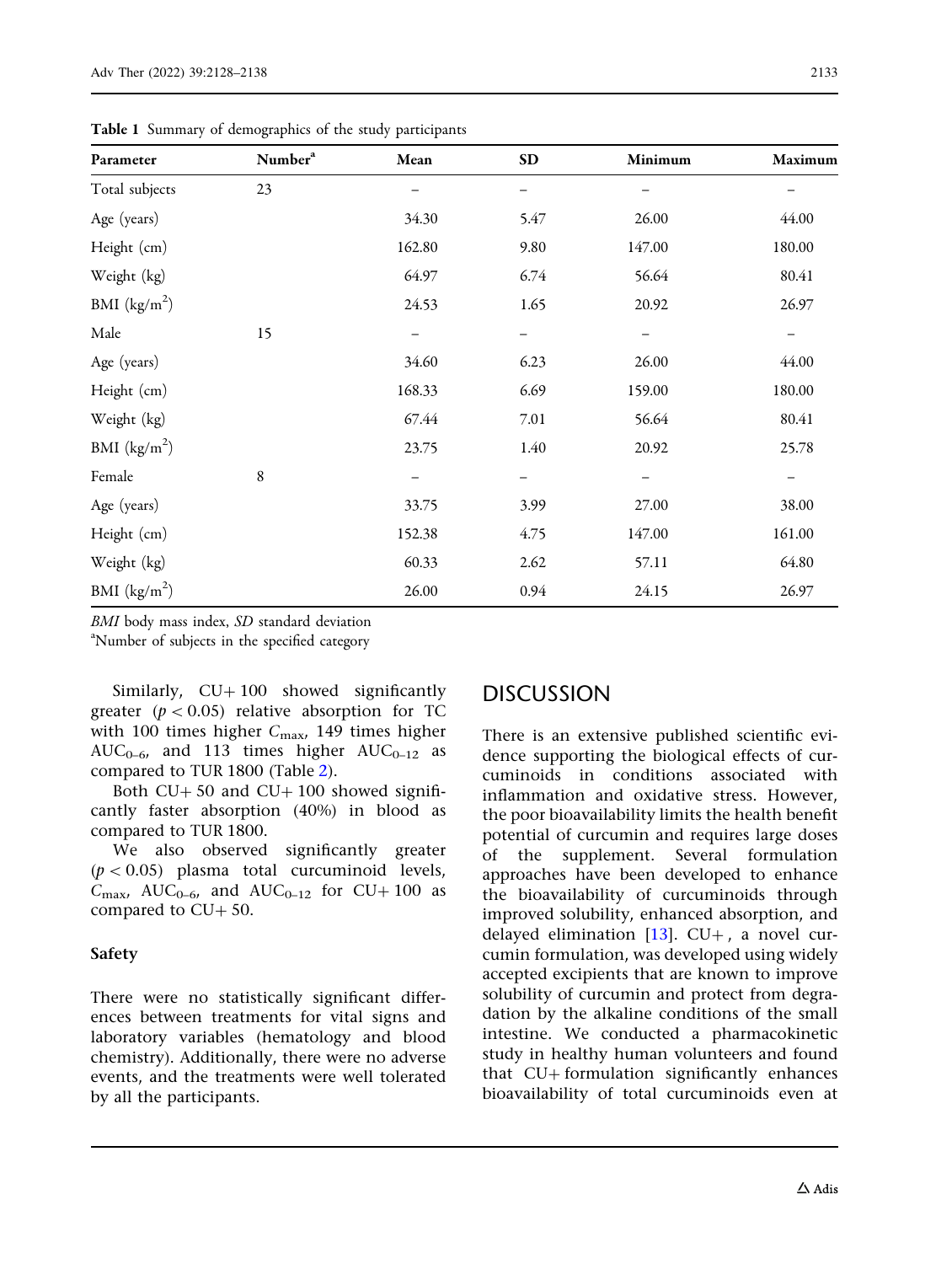<span id="page-6-0"></span>

|                      | Table 2 Summary of pharmacokinetic results for CU+ 50, CU+ 100, and TUR 1800                       |                          |                                                          |                       |                                          |                                                     |                |                                                                |                                                                                                                                                              |                |                                                                |
|----------------------|----------------------------------------------------------------------------------------------------|--------------------------|----------------------------------------------------------|-----------------------|------------------------------------------|-----------------------------------------------------|----------------|----------------------------------------------------------------|--------------------------------------------------------------------------------------------------------------------------------------------------------------|----------------|----------------------------------------------------------------|
|                      | Formulation $C_{\text{max}}$ (ng/ml)                                                               | $90\%$ CI                | absorption<br>$C_{\rm max}$ data<br>based on<br>Relative | $T_{\rm max}$ (h)     | $t_{1/2}~(\mathrm{h})$                   | $\frac{\text{AUC}_{0-6} \text{ (ng/ml}}{\text{h)}}$ | 90% CI         | absorption<br>based on<br>$AUC_{0-\delta}$<br>Relative<br>data | $AUC_{0-12}$ (ng/ml<br>$\widehat{\mathbf{h}}$                                                                                                                | 90% CI         | absorption<br>based on<br>$\rm AUC_{0-12}$<br>Relative<br>data |
| Curcumin             |                                                                                                    |                          |                                                          |                       |                                          |                                                     |                |                                                                |                                                                                                                                                              |                |                                                                |
| <b>TUR1800</b>       | $9.85 \pm 6.82$                                                                                    |                          |                                                          | $\infty$              | $9.45 \pm 5.25$                          | $15.43 \pm 30.77$                                   |                |                                                                | 40.21 ± 44.98                                                                                                                                                |                |                                                                |
| $CU+50$              | $28.36 \pm 31.21$ *                                                                                | 212.66-389.60 103.62*    |                                                          | $\tilde{\tilde{c}}$   | $5.33 \pm 3.70^*$                        | $86.53 \pm 90.33$ <sup>*</sup>                      | 362.46-867.41  | 201.86*                                                        | $119.12 \pm 120.81$ <sup>*</sup>                                                                                                                             | 199.05-440.83  | $106.64*$                                                      |
| $CU+100$             | $54.11 \pm 40.11^{*1}$                                                                             | 392.77-767.85 98.85*     |                                                          | $\tilde{\bm{c}}$      | $3.97 \pm 2.27$ *                        | $160.99 \pm 112.64$ <sup>*†</sup>                   | 629.30-1726.37 | $187.62*$                                                      | $251.12 \pm 164.55$ * <sup>†</sup>                                                                                                                           | 403.54-966.41  | $112.41*$                                                      |
| Demethoxycurcumin    |                                                                                                    |                          |                                                          |                       |                                          |                                                     |                |                                                                |                                                                                                                                                              |                |                                                                |
| <b>TUR1800</b>       | $3.20 \pm 1.40$                                                                                    | $\mathbf{I}$             |                                                          | $\sim$                | $8.37 \pm 5.66$                          | $6.42 \pm 5.91$                                     |                |                                                                | $10.37 \pm 10.04$                                                                                                                                            |                |                                                                |
| $CU + 50$            | $4.33 \pm 4.91$                                                                                    | $104.93 - 174.79$ 48.75* |                                                          | $\sim$                | $6.53 \pm 5.25$                          | $9.35 \pm 13.81$                                    | 99.29-213.67   | 52.44*                                                         | $12.19 \pm 16.92$                                                                                                                                            | 84.12-164.30   | $42.32*$                                                       |
| $CU + 100$           | $7.98 \pm 5.65$ <sup>*†</sup>                                                                      | 186.36-337.84            | 45.16*                                                   | $\sim$                | $3.60 \pm 3.68$                          | $20.28 \pm 15.46$ * <sup>†</sup>                    | 185.78-526.61  | 56.30*                                                         | $28.42 \pm 21.96$ <sup>*†</sup>                                                                                                                              | 172.24-428.26  | 48.89*                                                         |
| Bisdemethoxycurcumin |                                                                                                    |                          |                                                          |                       |                                          |                                                     |                |                                                                |                                                                                                                                                              |                |                                                                |
| <b>TUR 1800</b>      | $2.15 \pm 1.05$                                                                                    |                          |                                                          | Z                     | $3.24 \pm 1.39$                          | $4.89 \pm 2.82$                                     |                |                                                                | $6.38 \pm 5.04$                                                                                                                                              |                |                                                                |
| $CU+50$              | $1.05 \pm 1.19^{+}$                                                                                | 30.86-77.04              | $17.55*$                                                 | $\frac{+}{8}$         |                                          | $0.49 \pm 1.17^{+}$                                 | $2.62 - 38.50$ | 3.62                                                           | $1.46 \pm 3.28 +$                                                                                                                                            | 11.26-46.72    | $8.26*$                                                        |
| $CU+100$             | $1.15 \pm 1.04^{+}$                                                                                | 33.48-84.55              | $9.58*$                                                  | $\zeta^+$             | $\overline{\phantom{a}}$                 | $0.82 \pm 1.20^{+}$                                 | 7.10-36.47     | 2.90                                                           | $2.09 \pm 2.11$ <sup>+</sup>                                                                                                                                 | 18.49-56.61    | 5.82*                                                          |
| Tetrahydrocurcumin   |                                                                                                    |                          |                                                          |                       |                                          |                                                     |                |                                                                |                                                                                                                                                              |                |                                                                |
| <b>TUR1800</b>       | $5.38 \pm 3.63$                                                                                    |                          |                                                          | 4.5                   | $11.92 \pm 7.60$                         | $7.88 \pm 12.19$                                    |                |                                                                | $10.28 \pm 16.86$                                                                                                                                            |                |                                                                |
| $CU+50$              | $13.98 \pm 13.63$ *                                                                                | $184.37 - 366.04$ 93.52* |                                                          | $\tilde{\varepsilon}$ | $4.89 \pm 3.67$ <sup>*</sup>             | $40.81 \pm 41.12$ <sup>*</sup>                      | 301.11-890.97  | $186.47*$                                                      | $52.55 \pm 57.19$ *                                                                                                                                          | 327.02-799.37  | 184.06*                                                        |
| $CU+100$             | $26.24 \pm 21.34$ <sup>*†</sup>                                                                    | 348.33-669.98            | $86.96*$                                                 | $\omega^*$            | $5.25 \pm 3.05$                          | $81.54 \pm 57.15**$                                 | 552.03-1879.20 | $183.33*$                                                      | $115.44 \pm 80.58$ * <sup>†</sup>                                                                                                                            | 649.28-1863.39 | 197.99*                                                        |
| Total curcuminoids   |                                                                                                    |                          |                                                          |                       |                                          |                                                     |                |                                                                |                                                                                                                                                              |                |                                                                |
| <b>TUR 1800</b>      | $15.65 \pm 9.41$                                                                                   |                          |                                                          | S                     | $9.04 \pm 7.34$                          | $33.21 \pm 43.34$                                   |                |                                                                | $66.57 \pm 64.71$                                                                                                                                            |                |                                                                |
| $CU + 50$            | $43.83 \pm 48.20$ *                                                                                | 203.73-384.89 100.81*    |                                                          | $\tilde{\bm{c}}^*$    | $3.88 \pm 2.04*$                         | $133.24 \pm 138.50$ *                               | 276.61-581.74  | 144.41*                                                        | $182.65 \pm 182.82^*$                                                                                                                                        | 196.42-383.29  | 98.78*                                                         |
| $CU+100$             | $86.98 \pm 62.94**$                                                                                | 401.02-770.05            | $100.03*$                                                | $\zeta$               | $4.29 \pm 3.95$ *                        | $274.35 \pm 169.57$ <sup>*†</sup>                   | 534.48-1282.65 | 149.04*                                                        | $419.14 \pm 248.98$ <sup>*†</sup>                                                                                                                            | 434.96-911.44  | $113.33*$                                                      |
| 100                  | Data expressed as geometric least squares mean ( $C_{\rm max}$ AU                                  |                          |                                                          |                       |                                          |                                                     |                |                                                                | C) or arithmetic mean $(t_{1/2})$ ± standard deviation and $T_{\text{max}}$ expressed as median. $N = 24$ for TUR1800, $N = 23$ for CU+ 50, $N = 21$ for CU+ |                |                                                                |
|                      | AUC area under the curve, CU+ Curcuwin Ultra+, SD                                                  |                          |                                                          |                       | standard deviation, TUR turmeric extract |                                                     |                |                                                                |                                                                                                                                                              |                |                                                                |
|                      | $+p$ value < 0.05, TUR 1800 significant over CU+<br>*P value < 0.05, CU+ significant over TUR 1800 |                          |                                                          |                       |                                          |                                                     |                |                                                                |                                                                                                                                                              |                |                                                                |
|                      | $1^{\circ}P$ value < 0.05, CU+ 100 significant over CU+ 50                                         |                          |                                                          |                       |                                          |                                                     |                |                                                                |                                                                                                                                                              |                |                                                                |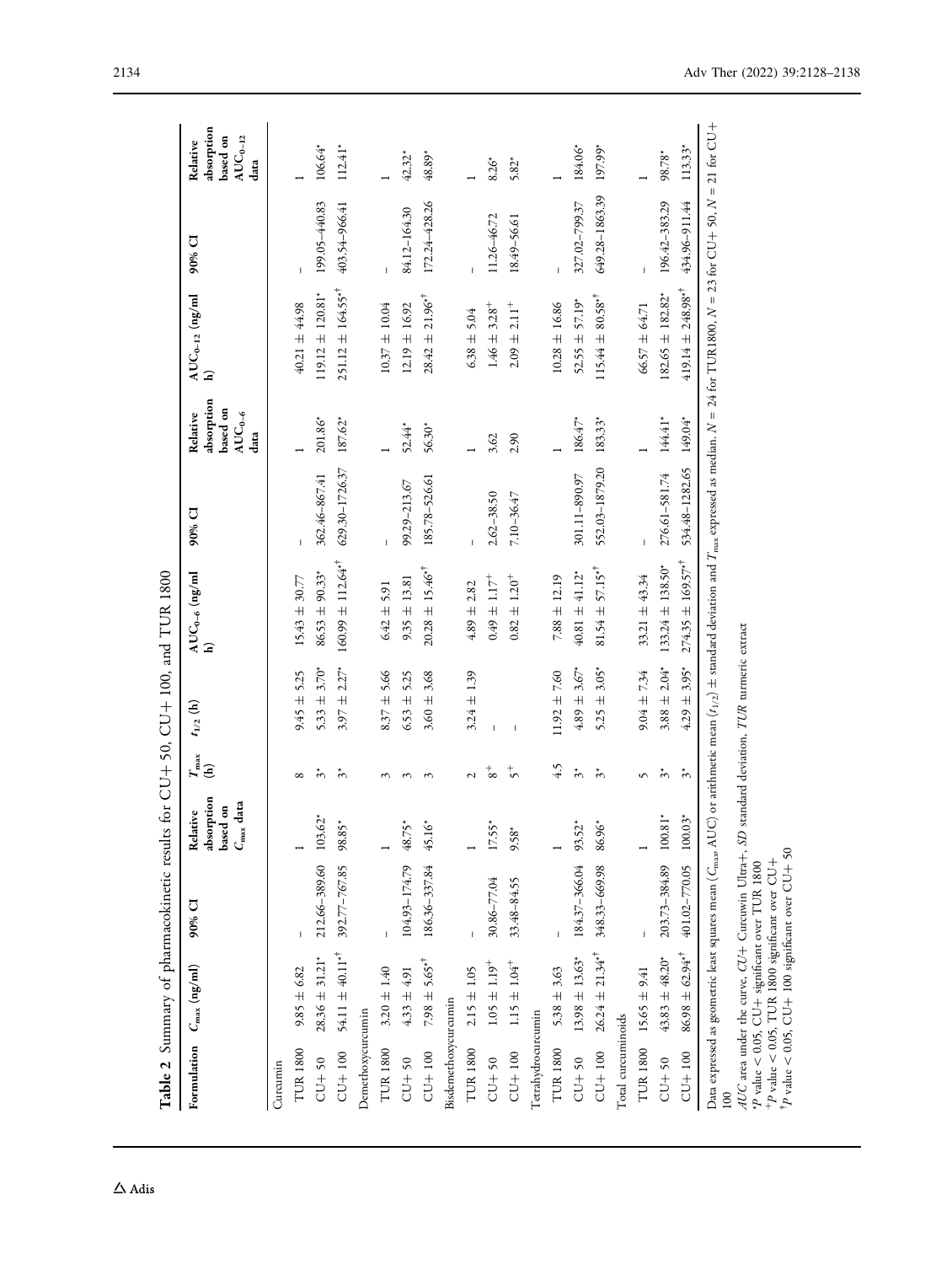<span id="page-7-0"></span>

Fig. 2 Plasma total curcuminoid concentration vs. time profiles

lower doses as compared to 95% turmeric extract.

Most of the commercial curcumin sources are available as a composition of CUR (approx. 75–80%), DMC (approx. 15–17%), BDMC (approx. 3–5%), and THC being the major metabolite of curcumin [\[7](#page-9-0)]. We measured the plasma levels of CUR, DMC, BDMC, and THC which are known to be responsible for the diverse bioactivity of curcuminoids [[8,](#page-9-0) [24–27](#page-10-0)] and represented the data for total curcuminoids. Our study results showed that the plasma concentrations of total curcuminoids and its bioavailability were significantly higher for both doses (250 and 500 mg) of  $CU +$  as compared to TUR 1800. The maximum plasma concentrations of total curcuminoids as measured by  $C_{\text{max}}$  were 101 and 100 times higher respectively for 250 and 500 mg doses of  $CU +$  as compared to 1900 mg of TUR 1800. Further, total systemic exposure for total curcuminoids measured between 0 and 6 h  $(AUC_{0-6})$  and 0–12 h  $(AUC_{0-12})$  were also



Fig. 3 Plasma concentration vs. time profiles of individual curcuminoids (CUR, DMC, BDMC, and THC)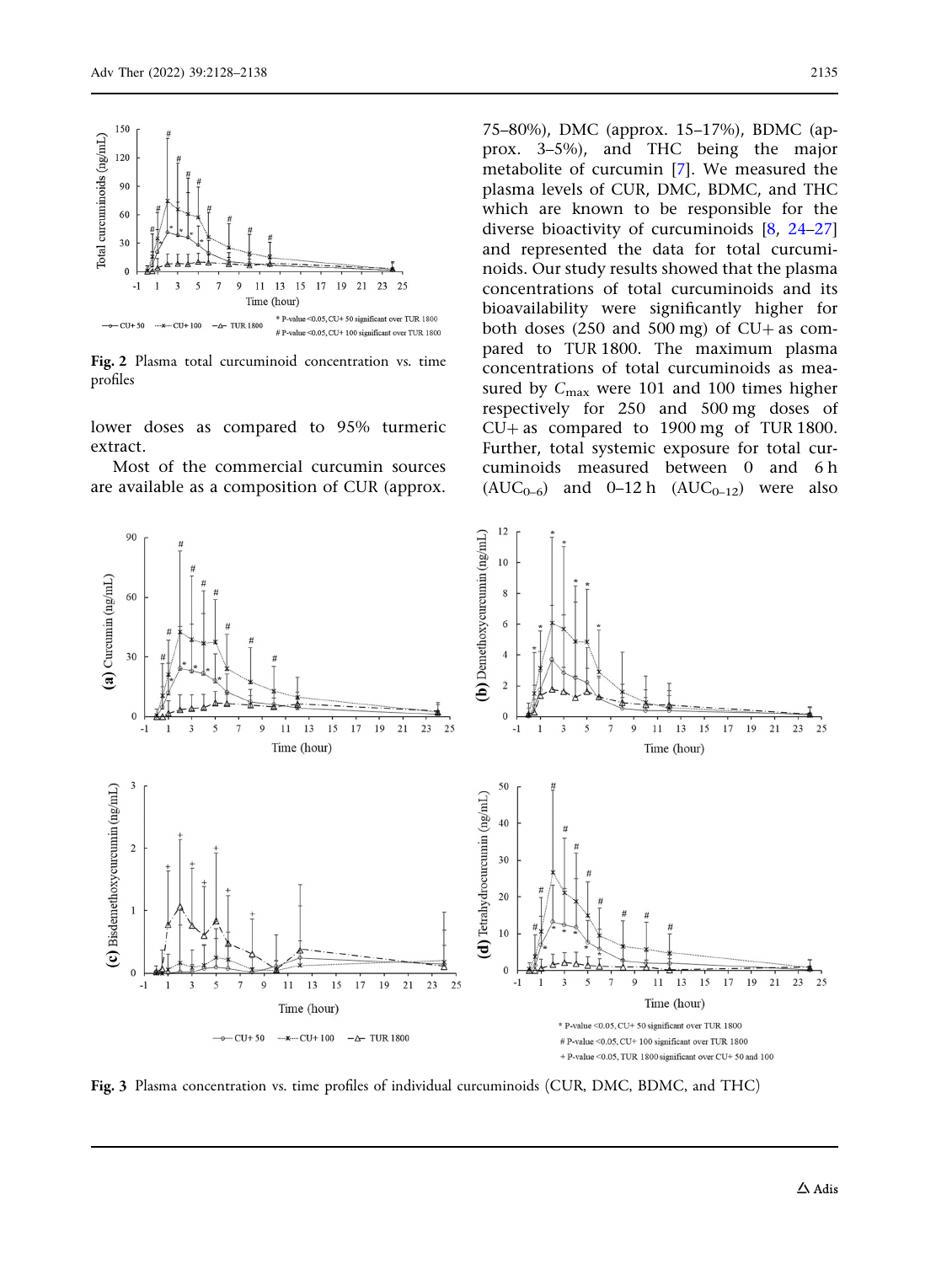significantly higher ( $p < 0.05$ ) for both doses of  $CU+$  as compared to TUR 1800. We observed 144 and 149 times higher  $AUC_{0-6}$  and 99 and 113 times higher  $AUC_{0-12}$  respectively for 250 and  $500 \text{ mg}$  doses of  $CU + as$  compared to 1900 mg dose of TUR 1800. Moreover, we report a faster absorption for total curcuminoids for both doses of  $CU + (250 \text{ and } 500 \text{ mg})$  with  $40\%$ faster absorption ( $p < 0.05$ ) as compared to TUR 1800. There was a significant increase in the bioavailability of total curcuminoids in the  $CU+100$  group with approximately two times higher  $C_{\text{max}}$  and AUC measures as compared to the  $CU + 50$  group demonstrating a robust dose response. Our data further validates earlier results in rats wherein  $CU+$  showed 64.7 times higher absorption as compared to TUR 1800 that was associated with significant beneficial effects in the rat knee osteoarthritis model [[23](#page-10-0)].

Curcumin has been extensively studied under experimental conditions as well as human clinical studies including treatment of osteoarthritis [\[23,](#page-10-0) [28–31](#page-10-0)], and bioavailability of curcuminoids plays an important role in the bioactivity such as exhibiting antioxidant and anti-inflammatory properties [\[32\]](#page-10-0). A recent study that used cell-based experimental models of osteoarthritis demonstrated that curcumin suppresses inflammation by blocking the NF- $\kappa$ B–Sox9 signaling pathway that plays a critical role in initiation of pathogenesis of osteoarthritis [\[29\]](#page-10-0). Curcumin enhances the antioxidant activities, inhibits oxidative stress, modulates immune functions, protects against cartilage damage, blocks inflammation pathways, and inhibits chondrocyte apoptosis [[33](#page-10-0)]. Therefore, curcumin with improved bioavailability may have a significant effect on the clinical course of osteoarthritis including alleviating pain, joint stiffness, and improve functionalities of the joints.

## **CONCLUSION**

The CU+ formulation shows superior bioavailability at relatively low doses of 250 and 500 mg with 144 and 149 times higher relative absorption, respectively, as compared to 1900 mg of 95% turmeric extract. Moreover, we observed a

robust dose response between the two doses  $(250$  and  $500$  mg) of CU+ with direct correlation to the dose administered and plasma concentration achieved. As bioavailability is the key factor in determining the biological activity of curcumin, efficacy studies of  $CU+$  at low doses are required to demonstrate the beneficial effect of  $CU+$  in subjects with knee osteoarthritis and other inflammatory conditions.

# ACKNOWLEDGEMENTS

The authors wish to thank the participants of this study for their invaluable contribution to this work. This study was funded by OmniActive Health Technologies Ltd., which also provided the study supplements (Curcuwin Ultra+ formulations and 95% turmeric extract).

Funding. This study and journal's Rapid Service Fee was funded by OmniActive Technologies Limited (Mumbai, India).

Authorship. All named authors meet the International Committee of Medical Journal Editors (ICMJE) criteria for authorship for this article, take responsibility for the integrity of the work as a whole, and have given their approval for this version to be published.

Author Contributions. KS, AS and MR were responsible for designing and conducting the study at the site, volunteer recruitment, study procedures, data collection, statistical analysis and study report. NN was responsible for volunteer recruitment, study procedures and data collection. The manuscript was drafted by KS, AS and MR. All authors read and approved the final manuscript.

Disclosures. Kothaplly Sudhakar, Alukapally Shankar, Nagula Nagaraju, and Maddela Rambabu have nothing to disclose.

Compliance with Ethics Guidelines. All procedures performed in studies involving human participants were in accordance with the Good Clinical Practice guidelines, the ethical principles originating from the Helsinki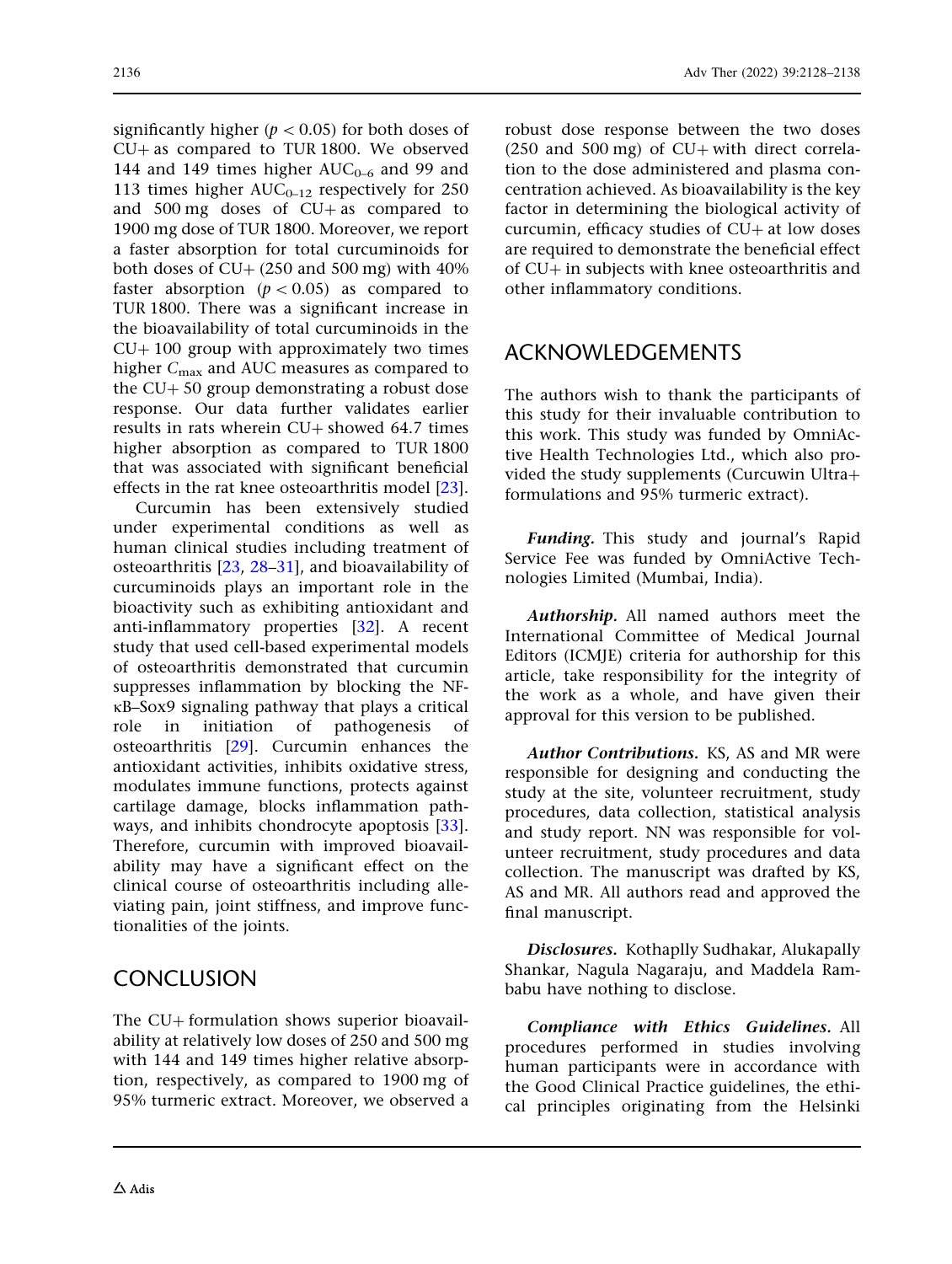<span id="page-9-0"></span>Declaration, and in strict compliance with the ''New Drugs and Clinical Trial Rules–2019,'' the Ministry of Health and the Government of India, at all stages of the trial for adherence to protocol. The study activities commenced after obtaining approval from Maarg Independent Ethics Committee (EC) Secunderabad, India. The EC was duly apprised of the progress and updates of the trial at regular intervals as per prescribed guidelines. Informed consent was obtained from all individual participants included in the study.

Data Availability. The datasets generated and/or analyzed during the current study are available from the corresponding author on reasonable request.

Open Access. This article is licensed under a Creative Commons Attribution-NonCommercial 4.0 International License, which permits any non-commercial use, sharing, adaptation, distribution and reproduction in any medium or format, as long as you give appropriate credit to the original author(s) and the source, provide a link to the Creative Commons licence, and indicate if changes were made. The images or other third party material in this article are included in the article's Creative Commons licence, unless indicated otherwise in a credit line to the material. If material is not included in the article's Creative Commons licence and your intended use is not permitted by statutory regulation or exceeds the permitted use, you will need to obtain permission directly from the copyright holder. To view a copy of this licence, visit [http://creativecommons.org/licenses/by](http://creativecommons.org/licenses/by-nc/4.0/)[nc/4.0/](http://creativecommons.org/licenses/by-nc/4.0/).

### **REFERENCES**

- 1. Siviero A, Gallo E, Maggini V, et al. Curcumin, a golden spice with a low bioavailability. J Herb Med.  $2015; 5:57-70.$
- 2. Kunnumakkara AB, Harsha C, Banik K, et al. Is curcumin bioavailability a problem in humans: lessons from clinical trials. Expert Opin Drug Metab Toxicol. 2019;15:705–33.
- 3. Fan X, Zhang C, Liu D, Yan J, Liang H. The clinical applications of curcumin: current state and the future. Curr Pharm Des. 2013;19:2011–31.
- 4. Salehi B, Stojanović-Radić Z, Matejić J, et al. The therapeutic potential of curcumin: a review of clinical trials. Eur J Med Chem. 2019;163:527–45.
- 5. Aggarwal BB, Deb L, Prasad S. Curcumin differs from tetrahydrocurcumin for molecular targets, signaling pathways and cellular responses. Mol Multidiscip. 2015;20:185–205.
- 6. Purpura M, Lowery RP, Wilson JM, Mannan H, Münch G, Razmovski-Naumovski V. Analysis of different innovative formulations of curcumin for improved relative oral bioavailability in human subjects. Eur J Nutr. 2018;57:929–38.
- 7. Padmanaban G, Nagaraj VA. Chapter 6—Curcumin from turmeric as an adjunct drug? Stud Nat Prod Chem. 2018;57:179–202. [https://www.](https://www.sciencedirect.com/science/article/pii/B9780444640574000065) [sciencedirect.com/science/article/pii/](https://www.sciencedirect.com/science/article/pii/B9780444640574000065) [B9780444640574000065](https://www.sciencedirect.com/science/article/pii/B9780444640574000065). Accessed 4 Sep 2021.
- 8. Panda SK, Nirvanashetty S, Missamma M, Jackson-Michel S. The enhanced bioavailability of free curcumin and bioactive-metabolite tetrahydrocurcumin from a dispersible, oleoresin-based turmeric formulation. Medicine. 2021;100:e26601.
- 9. Howes M-J. Phytochemicals as anti-inflammatory nutraceuticals and phytopharmaceuticals. In: Chatterjee S, Jungraithmayr W, Bagchi D, editors. Immunity and inflammation in health and disease. New York: Elsevier; 2018; p. 363–88.
- 10. Anand P, Kunnumakkara AB, Newman RA, Aggarwal BB. Bioavailability of curcumin: problems and promises. Mol Pharmaceut. 2007;4:807–18.
- 11. Wahlström B, Blennow G. A study on the fate of curcumin in the rat. Acta Pharmacol Toxicol. 1978;43:86–92.
- 12. Tønnesen HH, Karlsen J. Studies on curcumin and curcuminoids. Z Lebens Unters Forsch. 1985;180: 402–4.
- 13. Stohs SJ, Chen O, Ray SD, Ji J, Bucci LR, Preuss HG. Highly bioavailable forms of curcumin and promising avenues for curcumin-based research and application: a review. Molecules. 2020;25:1397.
- 14. Kharat M, Du Z, Zhang G, McClements DJ. Physical and chemical stability of curcumin in aqueous solutions and emulsions: impact of pH, temperature, and molecular environment. J Agric Food Chem. 2017;65:1525–32.
- 15. Chen X, Zou L-Q, Niu J, Liu W, Peng S-F, Liu C-M. The stability, sustained release and cellular